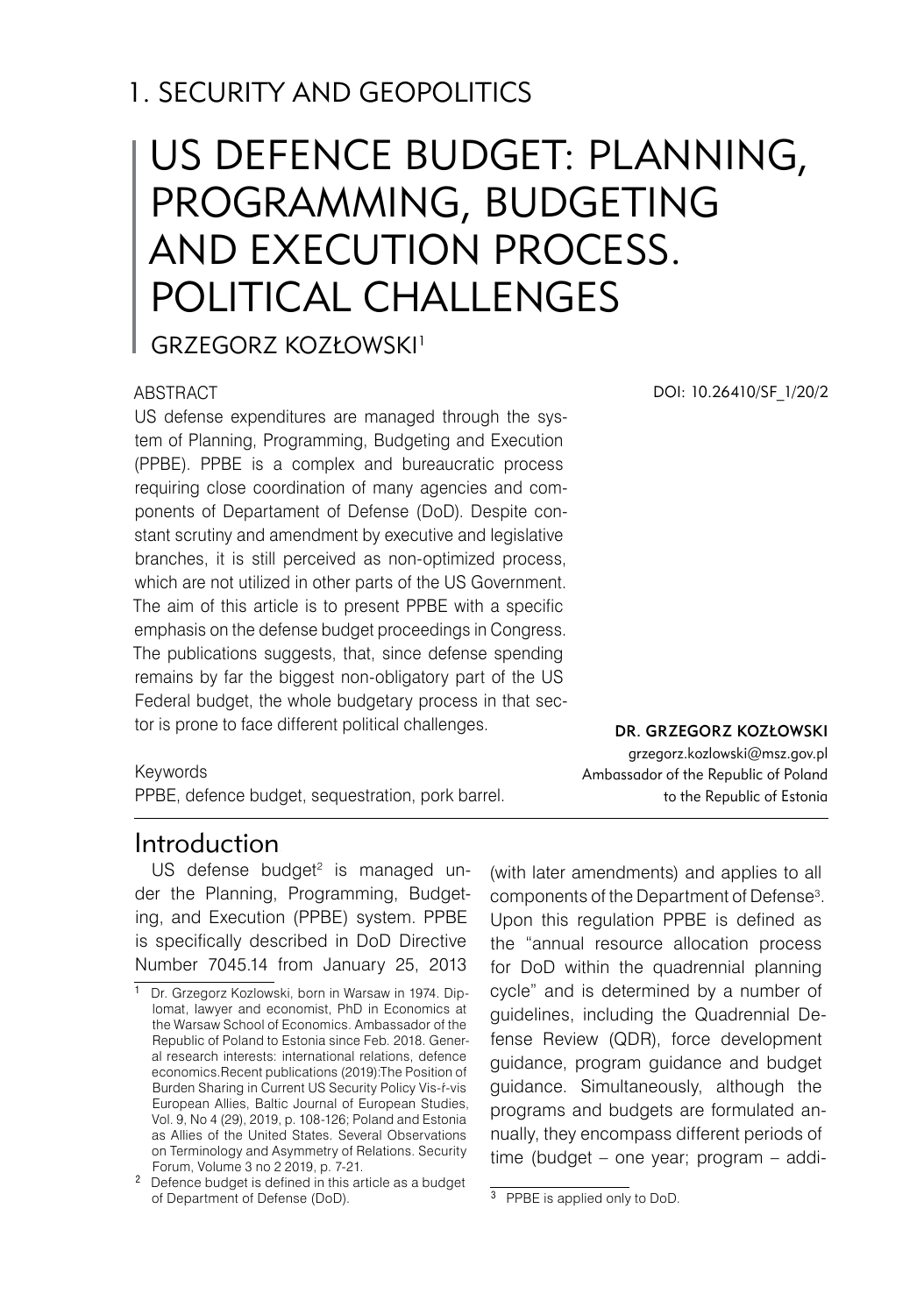tional four years<sup>4</sup>).

There are five main objectives of PPBE, including: i. supporting providing the DoD with the most effective mix of forces, equipment and manpower; ii. facilitating the alignment of resources to prioritized capabilities based on and overarching strategy and balancing necessary warfighting capabilities with risk, affordability, and effectiveness; iii.providing mechanisms for making and implementing fiscally sound decisions in support of the national security strategy and national defense strategy; iv. facilitating execution reviews of past decisions and actions (reviews assess execution performance based on goals and strategic objectives); and v. accepting products of acquisition and requirement processes (outlined in other documents).The Directive, apart from the main part, is composed of enclosures, which refer to: (1) different stages of PPBE process (i.e. DoD Directive 5000.01 – The Defense Acquisition System, from May 12, 2003) and (2) scope of responsibility of respective organs within PPBE<sup>5</sup>.

PPBE is a specific and complex system, which is used within Department of Defense and not in the other branches of the US government. It operates in the biggest defense budget in the world and has been often amendedduring more than 50 years of its implementation. As far as it can be assessed as a very effective tool, it still remains non-optimized mostly due to the political factors.

# Evolution of PPBE (Planning, Programming, Budgeting and Execution)

The PPBE process was established in

2003 and evolved from the Planning, Programming, and Budgeting System (PPBS), which had beenintroduced into the Department of Defense (DOD) in the early 1960's (during the terms of US Presidents: John F. Kennedy and Lyndon Johnson) by Secretary of Defense Robert McNamara. The main purpose of PPBS was to "link strategies to the identified programs, within budget requirements, that most satisfy the Nation's policy objectives"<sup>6</sup>. The system was defined as an integrated management system that places emphasis on the use of analysis for program decision making,where management of defense resources has been provided with a better analytical basis for making program decision, and for putting such decisions into operation through an integration of the planning, programming and budgeting functions<sup>7</sup>. As John Crecine underlined, the basic idea behind PPB was that ..the military ought to determine their objectives first, what expenditures are needed to achieve those objectives in the long term (…) this means assessing the threat, determining the force structure needed to meet that threat (…) and costing out the approved plans for the upcoming budget year"<sup>8</sup>.

An introduction of PPBS signified much more than just the new system of management of resources. DoD was an extremely big organization of 4,5 million employees (more than America's top 25 corporations combined at that time) and despite se-

<sup>&</sup>lt;sup>4</sup> Department of Defense, Directive, Number 7045.14, January 25, 2013, *The Planning, Programming, Budgeting, and Execution (PPBE) Process*, p. 1 /w/ https:// www.esd.whs.mil/Portals/54/Documents/DD/issuances/dodd/704514p.pdf?ver=2019-06-06-145814- 060 – dostęp z 10.04.2020.

<sup>&</sup>lt;sup>5</sup> Ibidem.

S.G. Holcombe, N.C. Johnston, *Analysis of PPBE process in the current dynamic political environment*, Institutional Archive of the Naval Postgraduate School, 2008, s. 1 /w/https://calhoun.nps.edu/bitstream/handle/10945/10339/08Jun\_Holcombe\_ MBA.pdf?sequence=1&isAllowed=y – dostęp z 10.04.2020.

P.A. Don Vito, *The Essentials of a Planning Programming Budgeting System*, RAND Corporation, Santa Monica, California, 1969. s. 1.

J.P. Crecine, *Defense Budgeting: Organizational Adaptation to External Constraints*, Memorandum RM-6121-PR, Rand Corporation, Santa Monica, California, 1970, s. 36-38.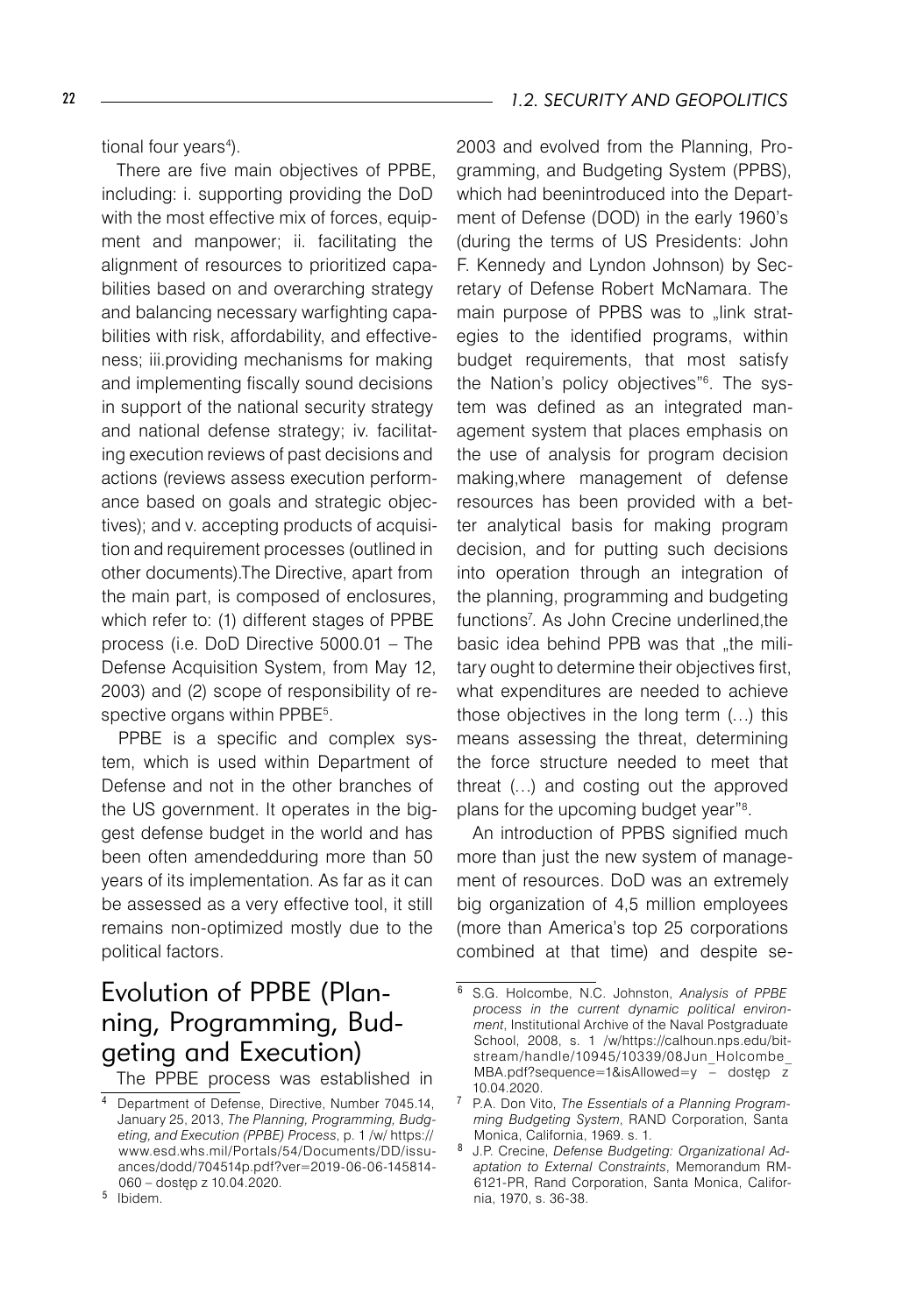rial attempts to increase civilian control of the nation's military forces, the services' budgets remained largely independent of one another and without oversight by the Secretary of Defense<sup>9</sup>. Robert McNamara was tasked with taking control of DoD planning and budgeting away from themilitary and putting it direct responsibility of civilian leadership. As Lawrence Jones and Jerry McCaffery emphasized "the initial motivation for establishing PPBS had as much to do with control and politics as it did with rational planning and budgeting"10.

At the beginning, the military entities remained distant, if not against, the new system. However, after a few years they became fully engaged in learning how to compete in the process. That was relatively difficult as far as the PPBS was not just a budget reform, but the new approach to analysis and competition between alternative programs, weapons systems and multiyear programmatic objectives<sup>11</sup>.

PPBS has been modifiedseveral times. The most important ones came with the reform of Melvin Laird<sup>12</sup>, Goldwater-Nichols act<sup>13</sup> and the latest reform of Donald Rumsfeld. The recent amendments include not only a change of the name of the process (from PPBS to PPBE or PPBES), but also: i. merging separate program and budget reviews into a single review cycle performed simultaneously rather than sequentially; ii. incorporating a budget process matched to national electoral cycles with major strategic changes slated for the second year of a presidential term and minimal updating done in the first and third years, given no major change in the threat; iii.fixing timing of the process so that planning and budgeting were clearly derivative processes driven by the Quadrennial Defense Review and the National Military Strategy and iv. changing the cycle for provision of top-level planning information. The key of the PPBE reform was to establish a fouryear resource planning and decision cycle to replace the previous system that operated in a six-year.As Sharon Holcombe and Nathan Johnston underlined "over the past years, modifications were made to the PPB System (…) but the original intent has remained intact" and simultaneously "other federal agencies attempted to implement PPB-based systems but the reform only persisted within DoD"14.

### Main Characteristics of PPBE

PPBE is a multiannual, time-driven process which, for any fiscal year cycle, typically begins more than two years before the expected year of budget execution. The system is part of DoD's Resource Allocation Process, a timeline intended to present when actions associated with a particular fiscal year cycle should occur during the calendar year<sup>15</sup> (see Figure 1).

L.R. Jones, J.L. McCaffery, *Reform of the Planning, Programming, Budgeting System, and Management Control in the US Department of Defense: Insights from Budget Theory*, Public Budgeting and Finance, Fall 2005, s. 5.

<sup>10</sup> Ibidem.

<sup>11</sup> Ibidem, s. 6.

<sup>12</sup> The aim of Lairds' reform was to ensure more balance between civil and military stages of decision making process. See: L. J. Jones, J. L. McCaffery, *Budgeting, Financial Management and Acquisition Reform in the US Department of Defense*, Information Age Publishing, Charlotte (North Carolina), 2008, s. 142-143.

<sup>13</sup> Under the Goldwater-Nichols Act, military adivice was centralized in the chairman of the Joint Chiefs of Staff as opposed to the service chiefs. The direct reasons of introduction of this act were operational challenges of US Armed Forces due to unsatisfactory acquisition policy during the war in Vietnam. See: M. Mróz, *System kierowania silami zbrojnymi w Stanach Zjednoczonych*, Biuro Studiów i Ekspertyz, Kancelaria Sejmu, sierpień 1995, p. 2-5., C. Nemfakos, I. Blickstein, A. S. McCarthy, J. M. Sollinger, *The Perfect Storm. The Goldwater-Nichols Act and Its Effect on Navy Acquisition*, RAND Corporation, 2010, p. 11.

<sup>14</sup> S.G. Holcombe, N. C. Johnston, op. cit., s. 1.

<sup>15</sup> Congressional Research Service, *Defense Primer: Planning, Programming, Budgeting and Execution (PPBE) Process*, January 27, 2020 /in/ https://fas. org/sgp/crs/natsec/IF10429.pdf - access on April 14, 2020, p. 1.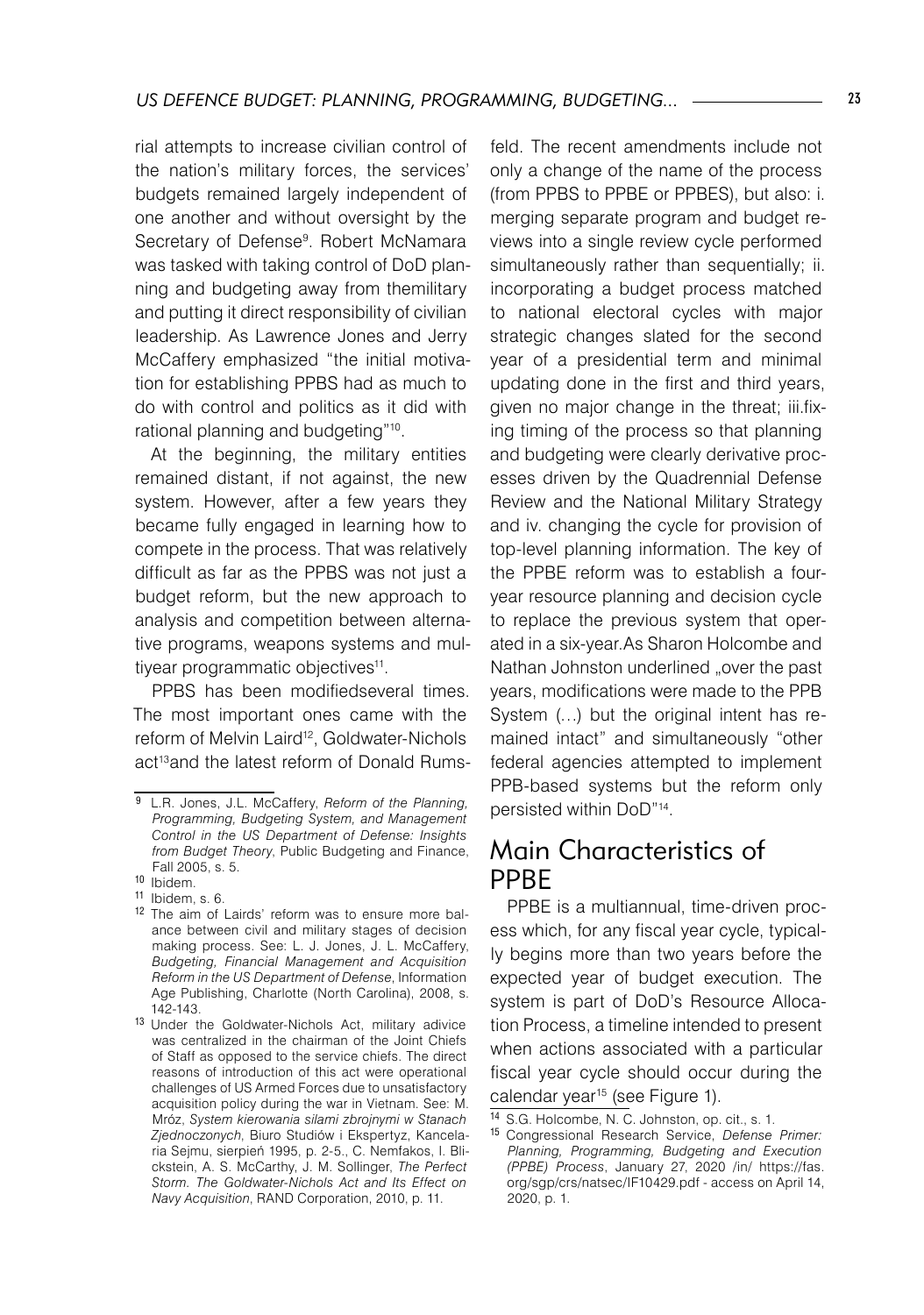

Figure 1. DoD Resource Allocation Process (by month, calendar year and fiscal year).

Source: Congressional Research Service, Defense Primer: Planning, Programming, Budgeting and Execution (PPBE) Process, January 27, 2020 /in/ https://fas.org/sgp/crs/natsec/IF10429.pdf - access on April 14, 2020, p. 1.

The system is composed of four stages: planning, programming, budgeting and execution.

Planning. The planning phase of PPBE is designed to "integrate assessments of potential military threats facing the country, overall national strategy and defense policy, ongoing defense plans and programs

and projected financial resources into an overall statement of policy"16. Formally it is presented through the Defense Planning Guidance (DPG), which provides an official direction to the military services on the basic principles that they are to follow in preparing their own long-term budgetary plans<sup>17</sup>.

| Phase            | <b>Key documents</b>                                                                                                                                                                         | <b>Entities involved</b>                                                                                                  |
|------------------|----------------------------------------------------------------------------------------------------------------------------------------------------------------------------------------------|---------------------------------------------------------------------------------------------------------------------------|
| Planning         | <b>National Security Strategy (NSS)</b><br>National Military Strategy (NMS)<br>Defense Strategy Review (DSR)<br>Defense Planning Guidance (DPG)                                              | (annually) White House.<br>(biennially) Chairman, Joint Chiefs of Staff<br>(CJCS)<br>Office of Secretary of Defense (OSD) |
|                  | The Army Plan (TAP)<br>Army Vision (AV)<br>Army Strategic Plan (ASP)<br>APMG, ACP, RDAP                                                                                                      | Departament of the Army (DA)<br>Respective components of Armed Forces.                                                    |
| Programming      | Program Recommendation<br>Technical Guidance Memorandum (TGM)<br>Fiscal Guidance (FG)<br>Program Objective Memorandum (POM)/Budget Esti-<br>mate Submission (BES)<br>Program Assessment (PA) | <b>CJCS</b><br>DA<br>0SD<br>DA<br>CJCS                                                                                    |
| <b>Budgeting</b> | Resource Management Decision (RMD)<br>DoD Budget<br>President's Budget                                                                                                                       | 0SD<br>0SD<br>White House                                                                                                 |

#### Table 1. DoD PPBE Phases

<sup>16</sup> M. Tyszkiewicz, S. Daggett, *A Defense Budget Primer*, CRS Report for Congress, December 9, 1998, s. 27.

<sup>17</sup> Ibidem.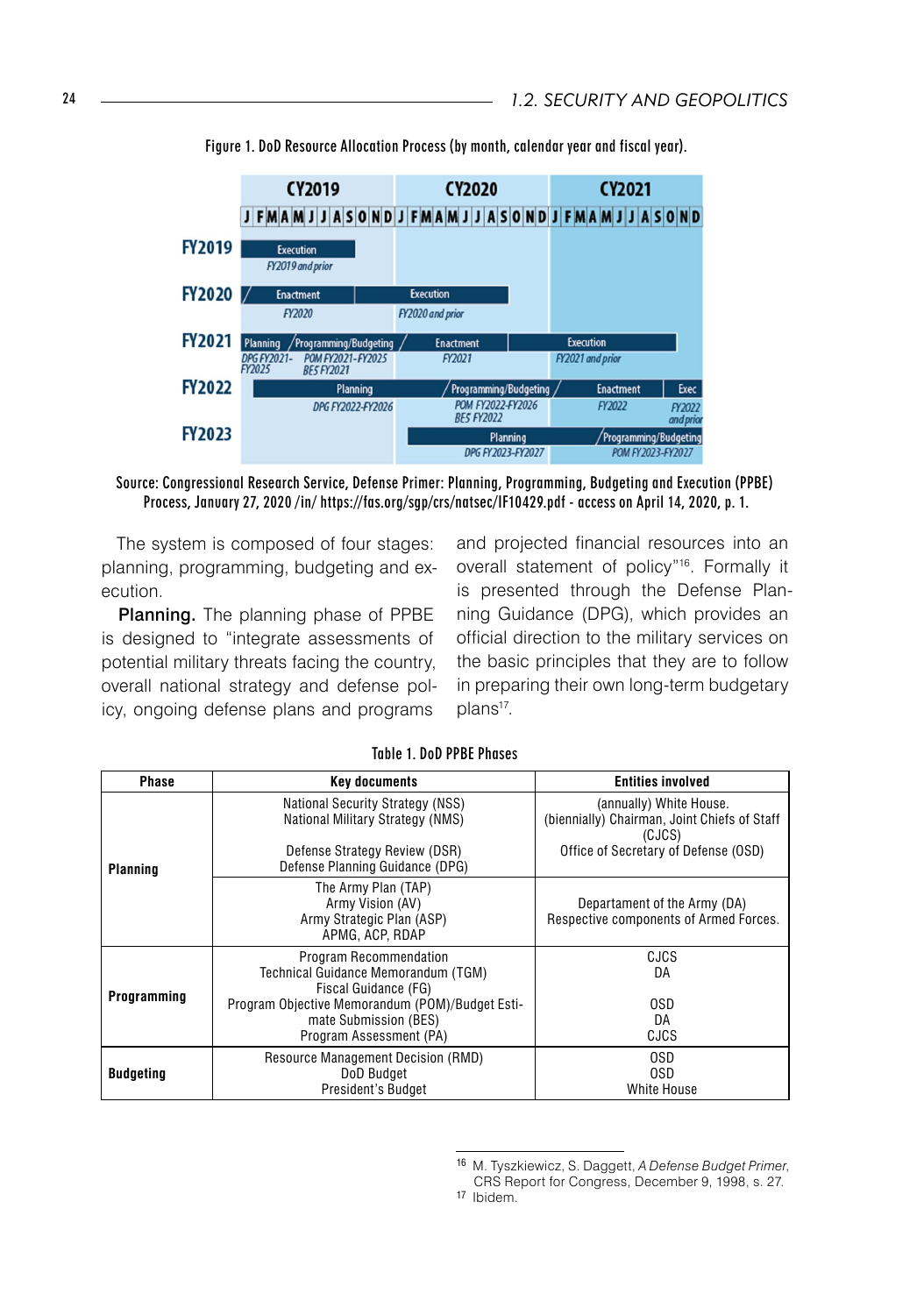| Execution<br>Execution<br>DA |  |  | Authorization/Appropriation<br>Assessment |  |
|------------------------------|--|--|-------------------------------------------|--|
|------------------------------|--|--|-------------------------------------------|--|

Source: Department of Defense Planning, Programming, Budgeting, and Execution Phases. p. 8-2 /w/ US Army War College, 2017-2018, How the Army Runs, A Senior Leader Reference Handbook, Carlisle, 2018 /w/ http://www.carlisle.army. mil/orgs/SSL/dclm/pubs/HTAR.pdf - access on April 11, 2020.

Programming. The programming phase is aimed at analyzing the anticipated effects of present-day decisions on the future force. At the beginning, the heads of each military service and defense agency prepare Program Objective Memorandum (POM), which outline proposed resource requirements (forces, manpower and funding) for program over five years. Once each service submits a POM, Director of the Cost Assessment and Program Evaluation makes the reviews of the programs, which

are eventually verified by OSD<sup>18</sup>.

**Budgeting.** During the budgeting phase, DoD Comptroller reviews the budget submissions from military services to ensure appropriate funding, fiscal controls and feasibility of execution within the budget year. The final document called Budget Estimate Submission (BES) is sent to President's Office of Management and Budget (OMB) to be included in the President's annual budget request to Congress<sup>19</sup>.

| <b>Entities</b>                                                                  | <b>Main functions</b>                                                                                                                                   |
|----------------------------------------------------------------------------------|---------------------------------------------------------------------------------------------------------------------------------------------------------|
| Secretary of Defense                                                             | Provides centralized policy throughout the PPBE process.<br>Exercises centralized control of executive policy direction.                                |
| Deputy Secretary of Defense                                                      | Manages the day-to-day management and operation of the PPBE<br>process.                                                                                 |
| Under Secretary of Defense (Comptroller)                                         | Prepares the DoD budget for submission to the Office of Manage-<br>ment and Budget.                                                                     |
| Under Secretary of Defense for Policy                                            | Conducts and coordinates the planning phase of PPBE process.                                                                                            |
| Director for CAPE                                                                | Prepares and publish DoD fiscal and programming guidance.                                                                                               |
| Under Secretary of Defense for Acquisition, Tech-<br>nology and Logistics (ATL). | Advises the Secretary and Deputy Secretary of Defense on all<br>PPRF matters related to ATI                                                             |
| Under Secretary of Defense for Personnel and<br>Readiness                        | Advisesthe Secretary and Deputy Secretary of Defense on all<br>PPBE matters related to total force.                                                     |
| Under Secretary of Defense for Intelligence                                      | Advises the Secretary and Deputy Secretary of Defense on all<br>PPBE matters related to intelligence.                                                   |
| Deputy Chief Management                                                          | Provides administrative and managerial support to the Deputy<br>Secretary's senior governance bodies.                                                   |
| <b>Chief Information Officer</b>                                                 | Advises the Secretary and Deputy Secretary of Defense on all<br>major cyber investments and information technology resource<br>allocations.             |
| <b>Heads of DoD Components</b>                                                   | Develops and executes the programs and budgets necesary to<br>achieve national objectives                                                               |
| CJCS                                                                             | Advises the Secretary of Defense on all PPBE matters to include<br>the Chairman's Program Recommendation and Assessment of<br>DoD programs and budgets. |

#### Table 2. Main entitites participating in PPBE.

Source: Department of Defense, Directive, Number 7045.14, op. cit.

Execution. The final phase is intended to evaluate program results. It occurs simultaneously with the program review and the budget review to assess a program's actual performance compared to its planned performance<sup>20</sup>.

<sup>20</sup> Ibidem.

<sup>18</sup> Congressional Research Service, *Defense Primer,*  op. cit., s. 2.

<sup>19</sup> Ibidem.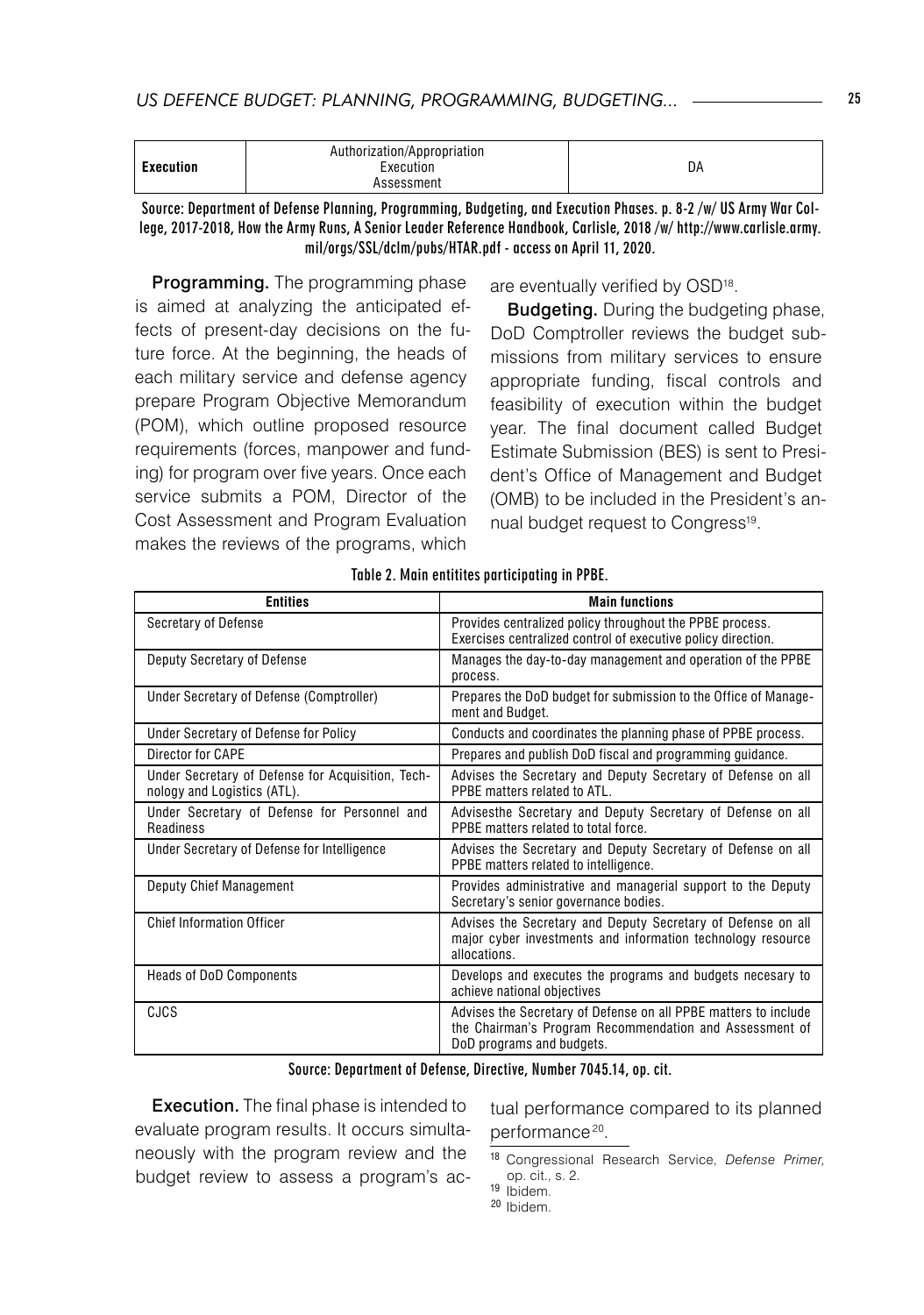# Defense budget proceedings in Congress.

The concept of centralized budgetary system in the Federal Government was introduced only after World War I. Congress noticed then how wartime spending raised the national debt and thought they needed more control over government expenditures.As a response, the Budgeting and Accounting Act entered into force in 1921, keeping individual departments or branches in the government from holding too much financial power<sup>21</sup>. Before enactment of the law, Federal Government agencies, including DoD, usually sent budget requests independently to congressional committees with no coordination<sup>22</sup>. In these circumstances, Congress was not able to

make holistic evaluation of overall government expenditures and to relate them to revenues or to establish national priorities. However, as the size and responsibilities of the federal government grew and as US involvement in world wars aggravated the problems with fiscal discipline, financial management and even allegations of widespread corruption, the need for budgetary reform became more apparent. The system was changed after the World War I; additional reforms were introduced after World War II and after the war in Vietnam. The final amendment was adopted in 197423 .

The process begins formally, when President submits defense budget to Congress (sse table below).

| Timeframe                       | Action                                                                                                                                                                                                      |
|---------------------------------|-------------------------------------------------------------------------------------------------------------------------------------------------------------------------------------------------------------|
| By the first Monday in February | President submits defense budget to Congress.                                                                                                                                                               |
| February                        | House Representatives (Budget, National Security, Appropriations) and Senate<br>(Budget, Armed Services, Appropriations) Commissions and relevant Sub-Com-<br>mittees start hearings on the defense budget. |
| 6 weeks after budget submission | House Representatives (National Security, Appropriations) and Senate (Armed<br>Services, Appropriations) Committees submit opinions on the defense budget<br>level to Budget Committee.                     |
| April 1                         | Senate Budget Committee reports CBR-Concurrent Budget Resolution                                                                                                                                            |
| April 15                        | Congress finalizes action on the CBR setting levels of budget authority and outlays<br>for the national defense budget function.                                                                            |
| No deadline                     | Congress approves defense authorization act.                                                                                                                                                                |
| June 10                         | House Representatives Appropriations Committee reports last annual appropria-<br>tions act.                                                                                                                 |
| June 30                         | House Representatives completes action on annual appropriations acts.                                                                                                                                       |
| October 1                       | Beginning of a new fiscal year. Funding provided either in regular appropriations<br>acts or continuing resolutions.                                                                                        |

Table 3. Defense Budget Process in Congress.

#### Source: M. Tyszkiewicz, S. Dagget, op.cit., p. 30.

Congress deliberates on the budget request approximately 8 months (since the beginning of February until the end of September). The document is thoroughly analyzed in different committees and subcommittees, being debated with the participation, if needed, with the participation of members of administration and other interested groups<sup>24</sup>.

<sup>21</sup> K. Johnston, *Why is the Budgeting and Accounting Act important*?, the nest, February 12, 2019/in/ https://budgeting.thenest.com/budgeting-accounting-act-1921-important-28658. html - access on April 16, 2020.

<sup>22</sup> OMB Circular No. A-11, Section 15-Basic Budget Laws, p. 1 /in/ *https://obamawhitehouse.archives. gov/sites/default/files/omb/assets/a11\_current\_year/ s15.pdf -* access on April 16, 2020.

<sup>&</sup>lt;sup>23</sup> Full text of the Congressional and Impoundment Control Act of 1974 can be found here: Public Law 93-344, July 12, 1974, 88 Stat. 297- http://legcounsel. house.gov/Comps/BUDGET.pdf - access on April 16, 2020.

<sup>24</sup> J.L. McCaffery, L. R. Jones, *Budgeting and Financial Management for National Defense*, Information Age Publishing, Charlotte, NC, 2004, s. 31.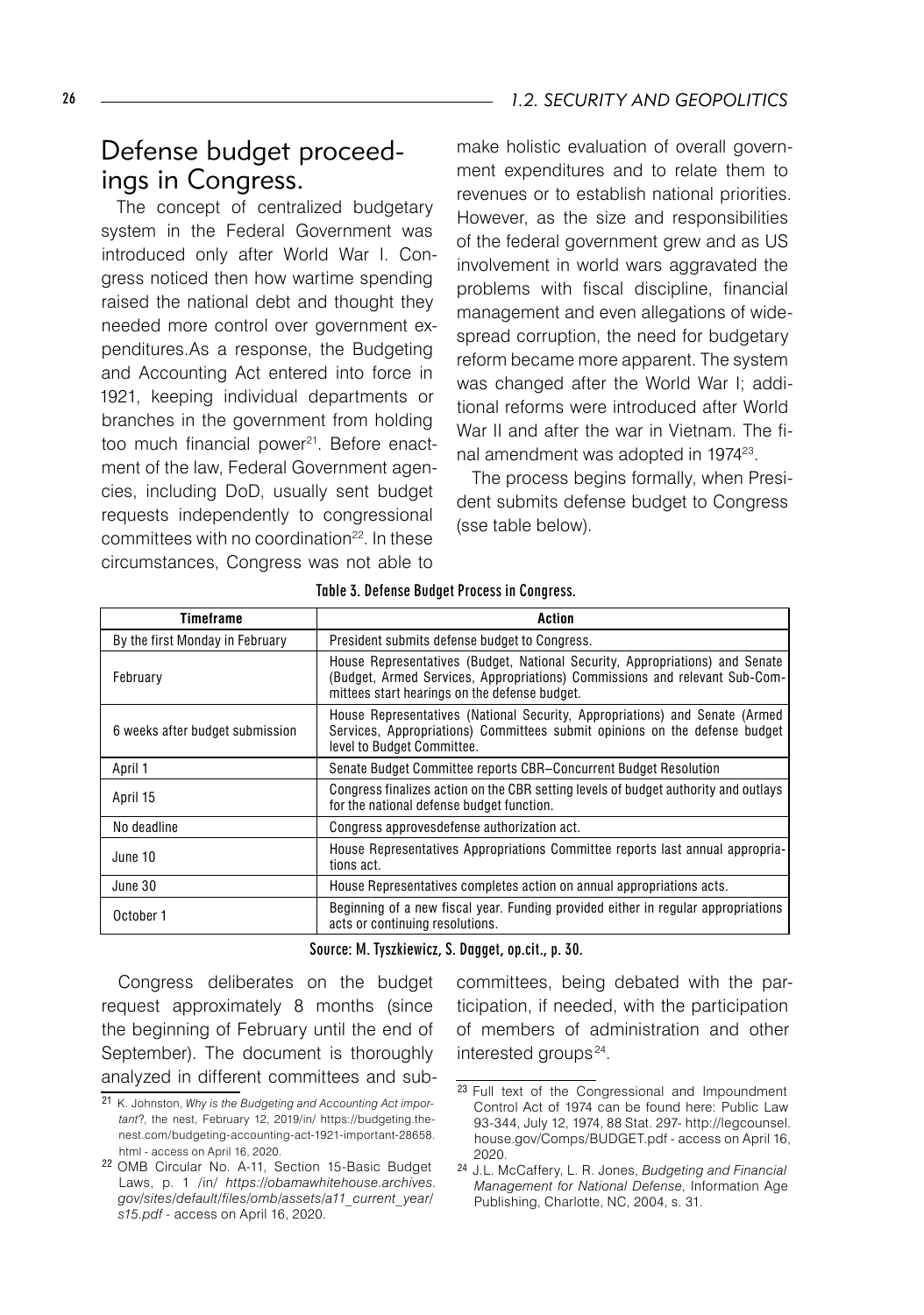Congressional action of the defense budget is a three step process: **1. Passage** (through resolutions of two chambers) of the CBR (Concurrent Budget Resolution.), which sets a framework for consideration of revenue and spending measures; 2. Defense authorization process, which provides the statutory authority for defense programs; 3. Appropriation process, which establishes the budget authority to fund defense programs.

By June 30, House Representatives completes action on annual appropriation bills; spending is defined in two ways: budget authority (maximum amount of authorized expenses) and outlays (expenditures). In principle, appropriations can be set on the level of authorizations or below.

Since the two chambers, House and Senate, have worked on their own versions of the appropriation bills, they have to reconcile their texts by conference committees. President should sign unified bill before October 1, when the new fiscal year begins. Should there is no consent on the bill until that date, Congress continues to fund the government via a short-term funding measure known as continuing resolution<sup>25</sup>.

## PPBE and political challenges.

Opinions on PPBE are versatile<sup>26</sup>. PPBE has been effectively implemented under DoD for more than a half a century. However, it required constant amendments and was not transformed into other branches of government, despite certain initiatives

from President Lyndon Johnson<sup>27</sup>. Where do these difficulties come from?

Partially they stem directly from inefficiencies of the system. We can begin with the timeline of PPBE. The system is designed to progress sequentially, so that DoD examines the future security environment (planning), proposes programs for investment (programming), develops a detailed budget according to fiscal guidance (budgeting) and ensures compliance throughout (execution). These phases not only blend together, but are often disrupted by not meeting time requirements<sup>28</sup>. The next problem lies with the bureaucracy, where the individual institutions (agencies and other components of DoD) focus on their own interests rather than seeing larger defense enterprise (e.g. each POM is reviewed individually, but not seen in tandem with other POMs). And finally, there are some inefficiencies in the structure of the defense budget. Part of the defense budget dedicated to OCO (*Overseas Contingency Operations*<sup>29</sup> ) was going to provide additional resources to DOD to fund unforeseen crises of wars. It was used in the case of Afghanistan and Iraq – as experts said – in a responsible manner, but currently OCO "is funding programs well beyond its intended parameters"<sup>30</sup>.

Regardless bureaucratic and technical problems, it seems that political realities create majority of challenges. As it is underlined by Richard Kaufman, the military

<sup>25</sup> *How DoD Gets Money: A Primer on the US Federal Budget Process*, Feb 13, 2012 /in/https://www.defenseindustrydaily.com/dod-budget-federal-legislation-07303/

<sup>26</sup> See e.g. M. Shevin-Coetzee, *The Labirynth Within. Reforming the Pentagon's Budgeting Process*, Center for a New American Security, February 8, 2016 /in/ https://www.cnas.org/publications/reports/the-labyrinth-within-reforming-the-pentagons-budgetingprocess - access on April 29.2020.

<sup>27</sup> See, L.J. Jones, J.L. McCaffery, Budgeting, Financial Management…., op. cit., 142.

<sup>28</sup> M. Shevin-Coetzee, *Fixing the Pentagon's Broken Budget,* The National Interest, February 12, 2016 /in/ https://nationalinterest.org/feature/fixing-the-pentagons-broken-budget-15188 /in/ - access on April 27, 2020.

<sup>29</sup> OCO (or war funds) is a separate pot of funding operated by the DoD and State Departament in addition to their base budgets. OCO has very little oversight and is mandatory spending – *Overseas Contingency Operations: The Pentagon Slush Fund* /in/ https:// www.nationalpriorities.org/campaigns/overseascontingency-operations/ - access on April 28, 2020.

<sup>30</sup> Ibidem.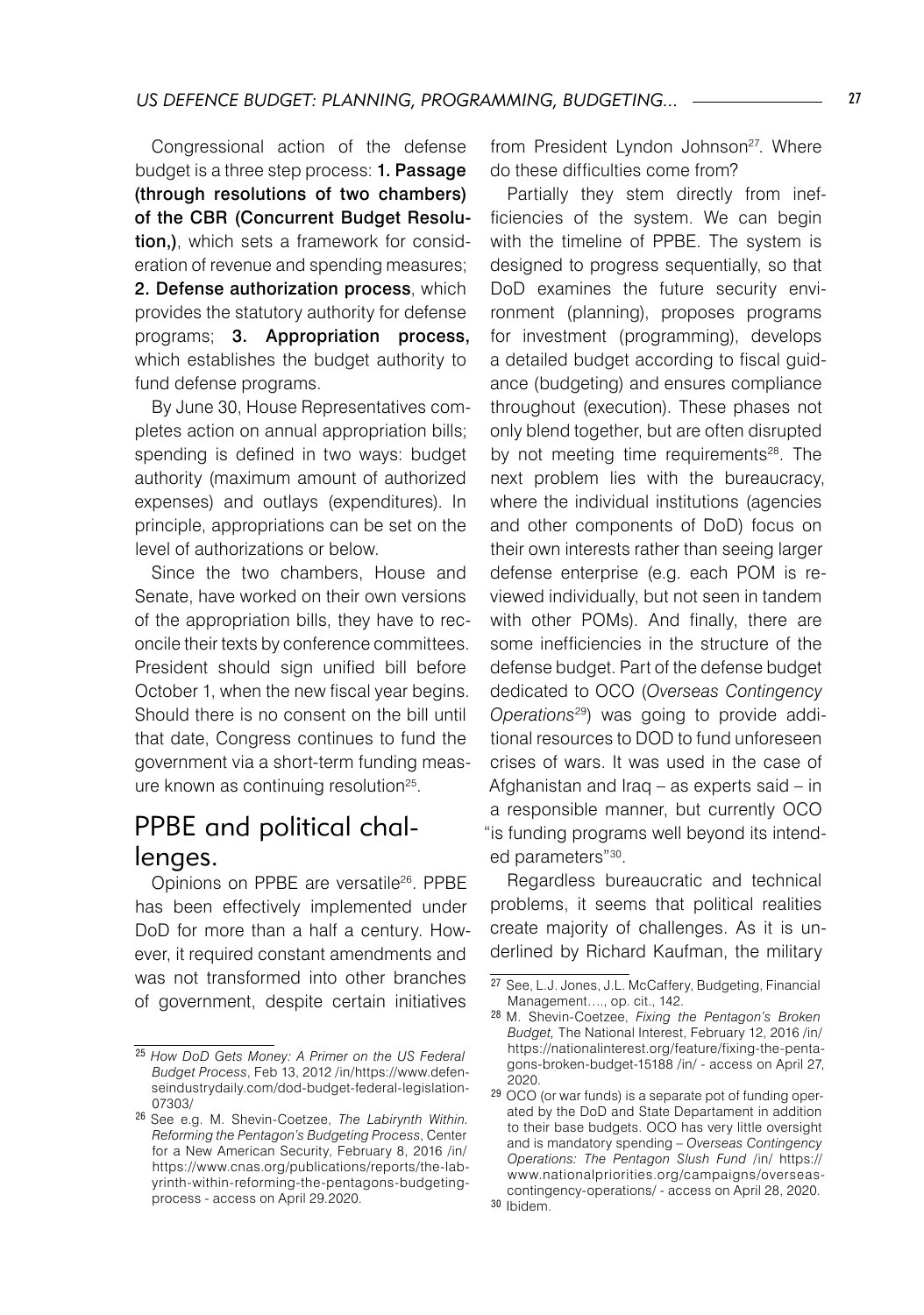budget process does not have to be systemic, rational and open to public scrutiny; "while serious thought about military policy goes into the budget (…) the process also serves as a more or less closed market place where public resources are allocated among relatively few powerful public and private interest groups"<sup>31</sup>. During budgetary proceedings in Congress, there is, on one hand, a necessity of transparent and objective process based on current and foreseeable threats perception analysis with a prudent strategy being used, but on the other hand, different interests are wore down. And there are at least a couple of reasons for that.

First, we have to differentiate between mandatory and non-obligatory spending in the US federal budget. The vast majority of the former expenditures cover three largest entitlement programs (Social Security, Medicare and Medicaid) and many smaller programs (e.g. retirement programs for federal employees, student loans and unemployment compensation). They are governed by statutory criteria and thus are usually not set by annual appropriation acts. Simultaneously, discretionary (or non-obligatory) expenses go mostly to defense programs and are under scrutiny of the House and Senate Appropriations Committees (as it was discussed earlier)<sup>32.</sup> The structure of expenditures are shown in the table below.

Table 4. Composition of US Federal Outlays (2018).

| <b>Type of Outlays</b> | In million USD | In GDP | In Federal Budget1 |
|------------------------|----------------|--------|--------------------|
| Mandatory              | ?.546          | 12.7 % | 63 %               |
| Discretionary          | .262           | 6.3%   | 31<br>%            |

Source: D. A. Austin, Trends in Mandatory Spending: In Brief, Congressional Research Service, September 14, 2018, p. 2-5 /in/ https://fas.org/sgp/crs/misc/R44641.pdf - access on April 26, 2020.

Discretionary spending represent only 31 % of the total US federal budget, which amounted in 2018 to 1,262 million USD. Simultaneously, defense spending remains the biggest piece in the US Federal budget standing for 623 mln USD (divided into: operation and maintenance-255, military

personnel-139, procurement-113, research, development, test and evaluation-77 and other expenses-39), which represents almost 50% of all non-obligatory expenses (see the figure below). This is the largest budget to be deliberated by Congress.

<sup>31</sup> R.F. Kaufman, *The Defense Budget Process*, /in/ J. K. Galbraith, J. Brauer, L.L. Webster, *Economics of Peace and Security*, Eolss Publishers, Oxford, 2009, p. 53.

<sup>32</sup> Congressional Budget Office, *What is the difference between mandatory and discretionary spending?* /in/ https://www.cbo.gov/content/what-difference-between-mandatory-and-discretionary-spending - access on April 26, 2020.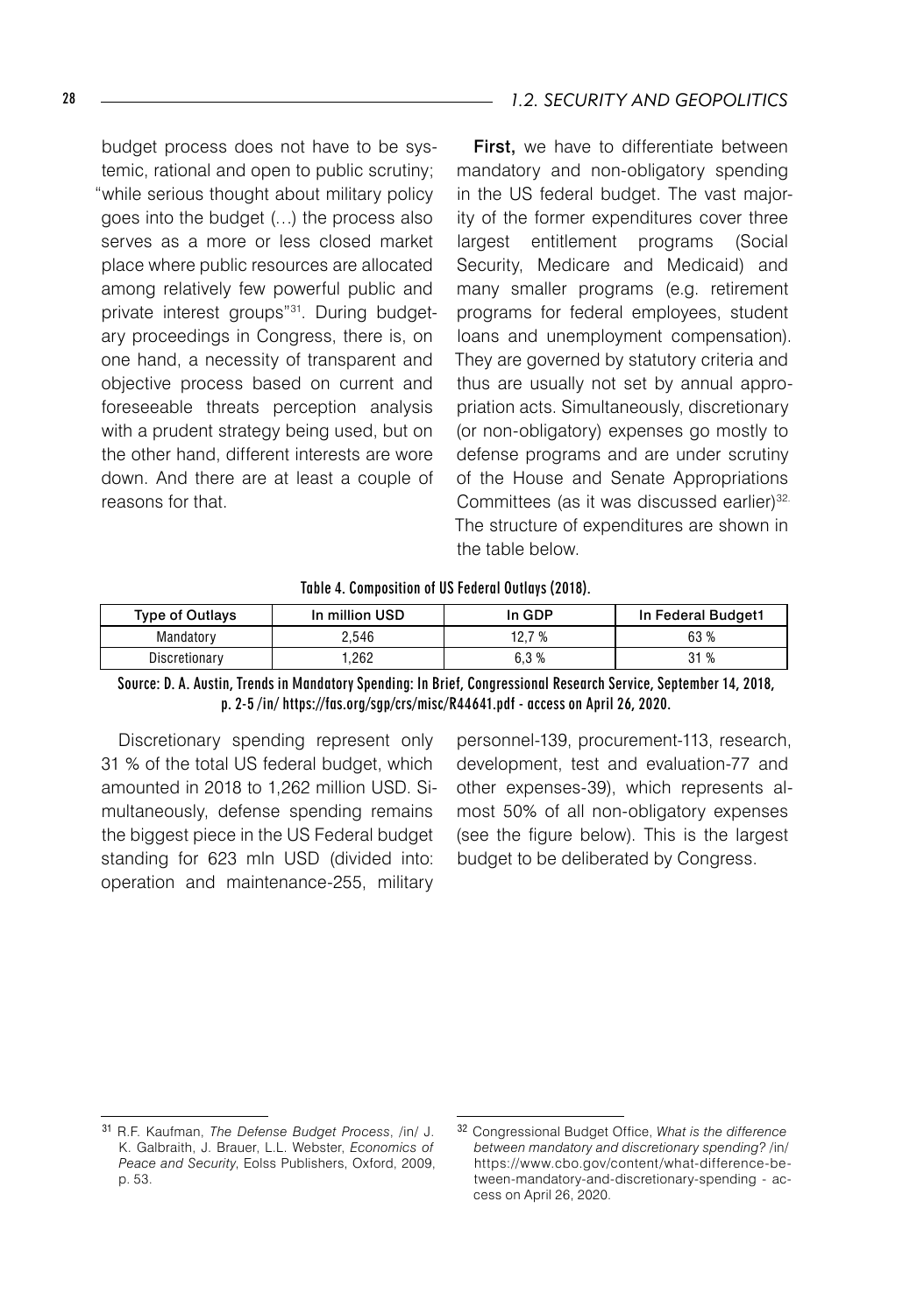

Figure 2. Composition of obligatory expenses in US federal budget.

Source: Congressional Budget Office, Discretionary Spending in 2018: An inphograhic, June 18, 2019 /in/ https://www. cbo.gov/publication/55344 - access on April 26, 2020.

Second, defense sector is a significant driver of economic development in many states of the US. The benefits from military installations could impact every citizen. At the same time, the companies that support military are major employers and tax generators. It is worth emphasizing that the indirect and induced employment associated with the US defense industry is currently at least 3,5 million jobs<sup>33</sup>.

The level of defense spending is unequally spread among the individual states due to political, military (e.g. locations of military bases) and economic (e.g. headquarters of big defense industry companies) factors. That could directly influence macroeconomic measures in respective states and have direct political implications. Below you can find the list of the biggest beneficiaries of defense spending.

|          | <b>State</b> | <b>Billion USD</b> | <b>State</b>    | <b>Billion USD</b> |
|----------|--------------|--------------------|-----------------|--------------------|
| ٠.       | California   | 48.8               | 6. Connecticut  | 13.1               |
| <u>.</u> | Virginia     | 42.7               | 7. Pennsylvania | 12.7               |
| . ა.     | Texas        | 33.3               | 8. Washington   | 12.3               |
| 4.       | Maryland     | 20.2               | 9. Georgia      | 11.9               |
| . C      | Florida      | 17.9               | 10. Alabama     | 10.9               |

Table 5. The biggest beneficiaries of defense spending among US states.

Source: US Department of Defense, Defense Spending by State, Fiscal Year 2016, revised version, January 2019 /in/ http://www.fy16-defense-spending-by-state.com.s3-website-us-gov-west-1.amazonaws.com/#Overview – access on April 27, 2020.

Almost 60 % of defense funding went to only 10 states, with an average of 7.4 billion USD per state. Vermont was the receiver of the lowest amount of spending with only 313 million USD<sup>34</sup>. It does not have to be explained that members of Congress fight very hard in influencing directing the defense budget project to their own constituencies.

Third, there are big interests among defense companies to keep the defense spending as high as possible. Top five biggest defense companies in the world are US ones, including: Lockheed Martin, Boeing, Northrop Grumman Raytheon and General Dynamics. They are also major contractors of the US Department of Defense; it is estimated that "in a good year, Lockheed re-

<sup>33</sup> A. Bowman, The Military and Defense Industry: An Economic Force in the US, September 2012, /in/ https://siteselection.com/issues/2012/sep/sas-military-economy.cfm

<sup>34</sup> Ibidem.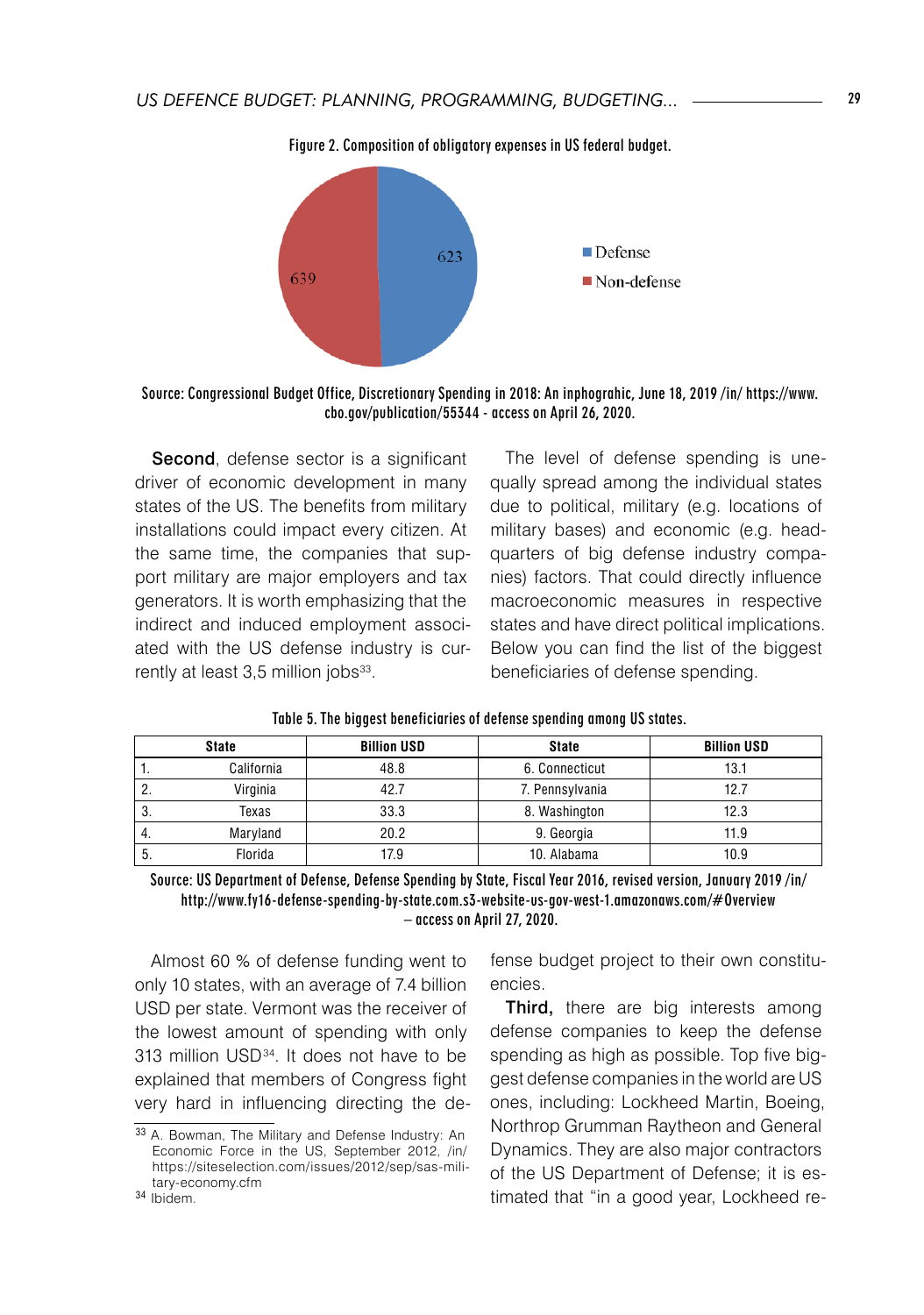ceives up to 50 billion USD in government contracts, a sum larger than the operating budget of the State Department"35. Only in 2019, the companies spent circa 112 million USD for lobbyists<sup>36</sup>. They constantly try to influence members of Congress in shaping defense budget.

All above mentioned factors influence the work of individual members of Congress and could make the budgetary process non-optimized. It results not only in common legislative decisions, but could have an untypical posture of congressional interference.

### Untypical ways of congressional interference.

During the budgetary process there could be different procedural terms. One of the most specific ones is sequestration, which provides for the enforcement of budgetary limits established in law through the automatic cancellation of previously enacted spending, making largely across-theboard reductions to nonexempt programs, activities and accounts. The objective of sequestration is to deter enactment of legislation violating the spending limits or to automatically reduce spending to the limits specified in law.

The discretionary spending limit was established by the Budget Control Act of 2011and has been a matter of a wave of criticism. Among them was former Secretary Defense Jim Mattis who said that "as hard as the last 16 years of war have been on our military, no enemy in the field has done as much to harm the readiness of US military than the combined impact of BCA's

spending caps, worsened by operating for 10 of the last 11 years under continuing resolutions of varied and unpredictable duration"37. Despite huge criticism, attempts to fully repeal BCA have not succeeded. However, lawmakers have enacted increases to the defense and non-defense spending caps (e.g. according to BCA 2011 the initial cup for 2018 was going to be 603 million USD, instead of 629).

Supplemental funding belongs to the special system of allocating funds for covering events that are impossible to forecast and budget ahead of time.This funding grew exponentially in the first decade of XXI century and was tied mostly with financing military deployments abroad. According to the US Government Accountability Office, supplemental funding provided between 1997 and 2006 approximately 612 billion USD (50 % of this money went to defenserelated emergencies)<sup>38</sup>.

The other mechanism is pork-barrel legislation. These are appropriations of public funds by Congress for projects that do not serve the interests of any large portion of the country's citizenry but are nevertheless promoted by a small group of legislators, because they will pump outside taxpayers' money andresources into the local districts these legislators represent<sup>39</sup>. Historically the Department of Defense Appropriations Act contains the most port. In the 2014 fiscal year budget, more than 90 million USD al-

<sup>35</sup> A. Azam, *Defence contractors in US politics*, The Express Tribune, December 26, 2019 /in/ https://tribune.com.pk/story/2124932/6-defence-contractorsus-politics/ - access on April 27, 2020.

<sup>36</sup> OpenSecrets.org. Center for Responsive Policy, Defense: Lobbying, 2019 /in/ https://www.opensecrets. org/industries/lobbying.php?ind=D – access on April 27, 2020.

<sup>37</sup> B.W. McGarry, *The Defense Budget and the Budget Control Act: Frequently Asked Questions*, Congressional Research Service, September 30 2019, p. 3 /in/ https://fas.org/sgp/crs/natsec/R44039.pdf - access on April 28, 2020.

<sup>38</sup> T. Sharp, *Problems with Using Supplemental Budget Process to Fund Ongoing Military Operations in Iraq and Afghanistan*, The Center for Arms Control and Non-Proliferation, Washington, March 2008, /in/ http://armscontrolcenter.org/problems-with-usingthe-supplemental-budget-process-to-fund-ongoing-military-operations-in-iraq-and-afghanistan/ - acess on April 28, 2020..

<sup>39</sup> P. M. Johnson, *A Glossary of Political Economy Terms*, Auburn University, 2005 /in/ http://webhome.auburn. edu/~johnspm/gloss/ - access on April 28, 2020.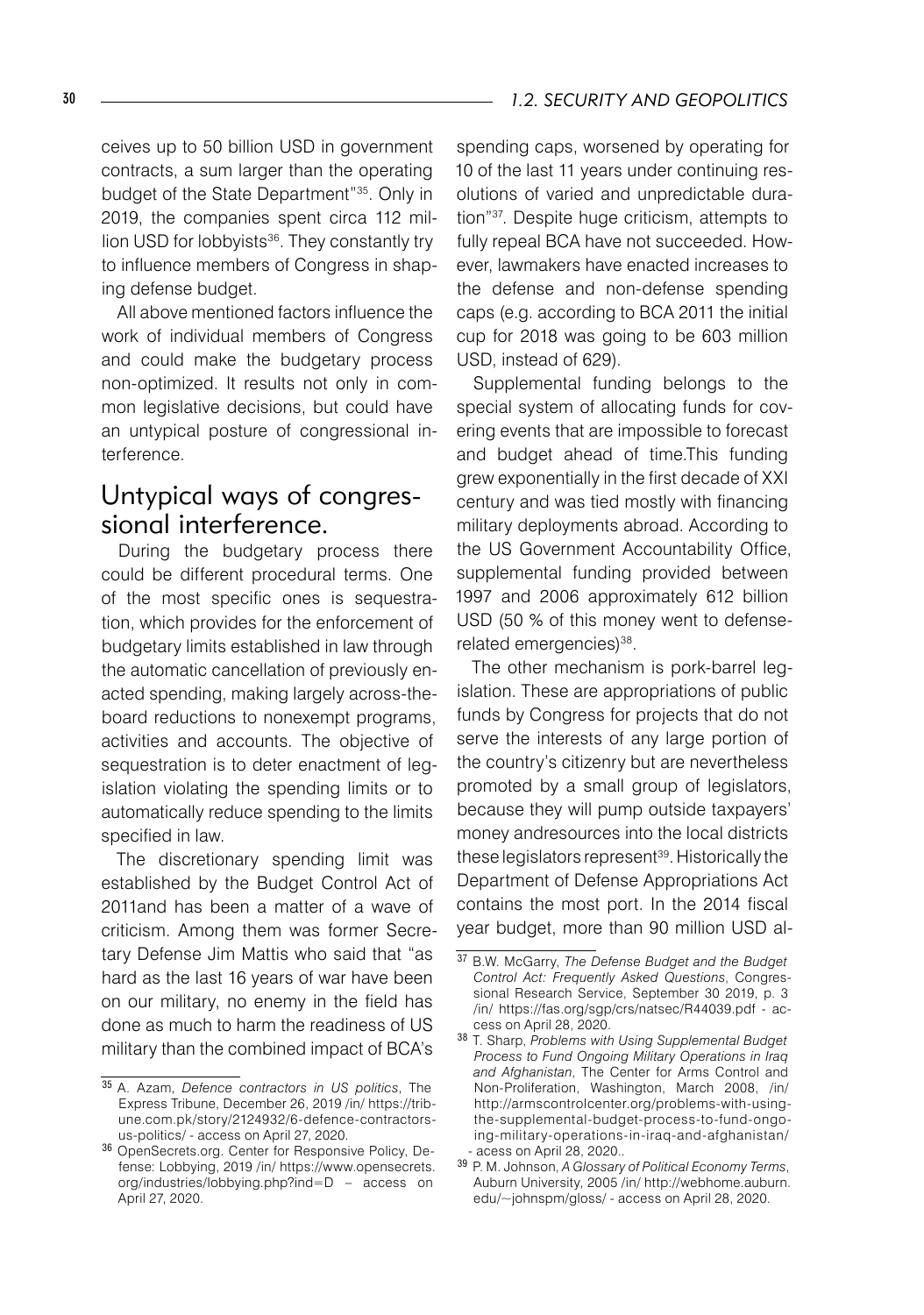located for tank upgrades, the US Army did not even want. The money was given, because the supplier of the tanks operations across several congressional districts.

Earmark funding is a similar institution to a pork-barrel funding. It is provided by Congress for specific projects or programs in such a manner that the allocation: i. circumvents a merit-based or competitive allocation process; ii. applies to a very limited number of individuals or entities or iii. otherwisereduces the ability of the Government to independently manage the agency budget40. Congress imposed moratorium on earmarks, but there are still attempts to introduce them. In fiscal year 2015 members of Congress have found stealthy ways to "load up defense spending bills with scores of provisions propping up programs the military didn't request and doesn't want – while also allowing some earmarks from decades past to live on"41 (so called "zombie earmarks").

### Conclusion

The aim of this article was to present the system of PPBE, which is used by DoD in managing the biggest defense budget in the world. The system was designed as an integrated management system that link strategies to the identified programs and within appropriate budget ceilings. PPBE is a complex, multiannual, time-driven process, which requires a close collaboration of many agencies and components of DoD. Despite constant amendments, PPBE still faces bureaucratic and political challenges. The latter ones seem to be much more

significant, since the defense spending remains the biggest non-obligatory part of US Federal Budget and US members of Congress are under permanent electoral and economic pressure.

# Selected bibliography

- Azam A., Defence contractors in US politics, The Express Tribune, December 26, 2019 /in/ https://tribune.com.pk/story/2124932/6-defence-contractors-uspolitics/
- Bowman A., The Military and Defense Industry: An Economic Force in the US, September 2012, /in/ https://siteselection.com/issues/2012/sep/sas-militaryeconomy.cfm
- Crecine J.P., Defense Budgeting: Organizational Adaptation to External Constraints, Memorandum RM-6121-PR, Rand Corporation, Santa Monica, 1970.
- Don Vito P.A., The Essentials of a Planning Programming Budgeting System, RAND Corporation, Santa Monica, California, 1969.
- Gill K., What is the Definition of an Earmark, ThoughtCo., Examples from Legislative Bills, January 28, 2019. /in/ https://www. thoughtco.com/the-definition-of-an-earmark-3368076
- Holcombe S.G., Johnston N.C., Analysis of PPBE process in the current dynamic political environment, Institutional Archive of the Naval Postgraduate School, 2008 /w/ https://calhoun.nps.edu/bitstream/ handle/10945/10339/08Jun\_Holcombe MBA.pdf?sequence=1&isAllowed=y
- Johnson P. M., A Glossary of Political Economy Terms, Auburn University, 2005 /in/ http://webhome.auburn.edu/~johnspm/ gloss/
- Johnston K., Why is the Budgeting and Accounting Act important?, the nest, February 12, 2019 /in/ https://budgeting. thenest.com/budgeting-accounting-act-1921-important-28658.html
- Jones L.J., McCaffery J.L., Budgeting, Financial Management and Acquisition Reform in the US Department of De-

<sup>40</sup> K. Gill, *What is the Definition of an Earmark*, ThoughtCo., Examples from Legislative Bills, January 28, 2019. /in/ https://www.thoughtco.com/thedefinition-of-an-earmark-3368076 - access on April 28, 2020.

<sup>41</sup> A. Wright, J. Herb, *The Rise of the 'zombie' earmark*, 20 October 2016, Politico /w/ http://www.politico.com/story/2015/10/zombie-earmarks-defensespending-pet-projects-214938 – access on April 28. 2020.